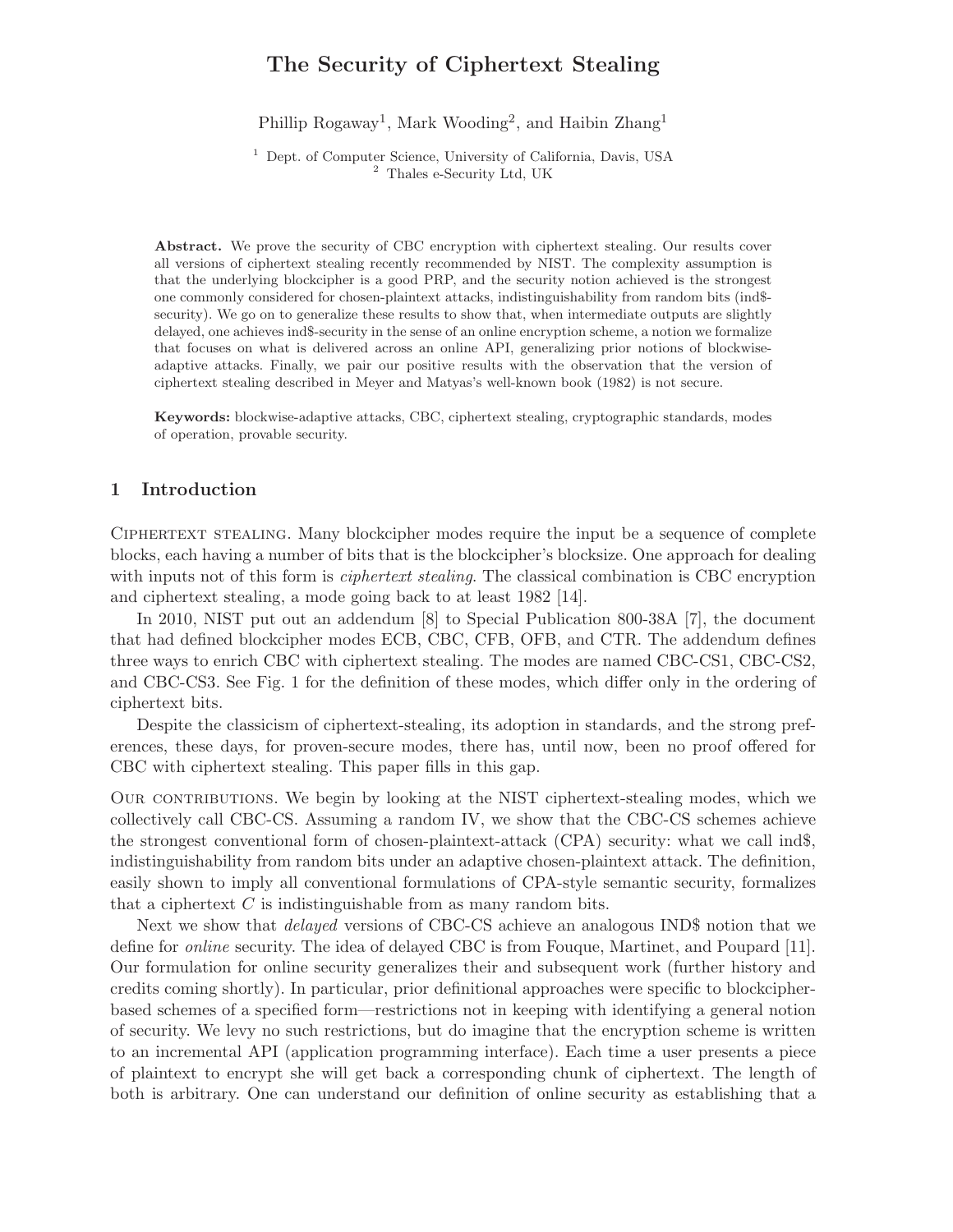

Fig. 1. Encryption under NIST modes CBC-CS1, CBC-CS2, and CBC-CS3. The schemes differ only in which version of line 17 is used. The schemes depend on a blockcipher  $E: \mathcal{K} \times \{0,1\}^b \to \{0,1\}^b$  that determines the key space K, the IV space  $\mathcal{IV}$ , and the message space  $\mathcal{P} = \{0,1\}^{\geq b}$ . We insist that  $K \in \mathcal{K}$ ,  $IV \in \mathcal{IV}$ , and  $P \in \mathcal{P}$ .

specified incremental API introduces no new security vulnerabilities. Technically, we reconceptualize an encryption scheme as the incremental interface. We regard a general definition for online security—a definition motivated by cryptographic APIs and not the characteristics of any particular encryption mode—as an important and independent contribution of this paper.

The workings of delayed CBC—the naturalness of this scheme and how much one must delay—are clarified by freeing the definition of online security from a demand on a scheme being blockcipher-based. Now it is the security analysis, not the syntax, that surfaces by just how much one must delay—an amount that is, in fact, slightly different for the CS1/CS2 and the CS3 versions of the scheme. Absent a careful treatment of such matters the author of an incremental API could well get these things wrong, buffering more than what is necessary or less than what is needed.

Finally, we point out that a 30-year-old version of ciphertext stealing described in the book of Meyer and Matyas [14] is essentially wrong: it will not achieve any desirable security notion we know. The apparently unnoticed observation highlights the importance of having proofs in this domain, and underscores NIST's wisdom in selecting the versions of ciphertext stealing that it did.

ADDITIONAL HISTORY. The provable-security treatment of CBC, and of other blockcipher-based encryption modes, begins with Bellare, Desai, Jokipii, and Rogaway [3]. The stronger ind\$ definition that we adopt here is from Rogaway, Bellare, Black, and Krovetz [16]. For online security, the delayed-CBC scheme that we embellish with NIST's versions of ciphertext stealing is due to Fouque, Martinet, and Poupard [11].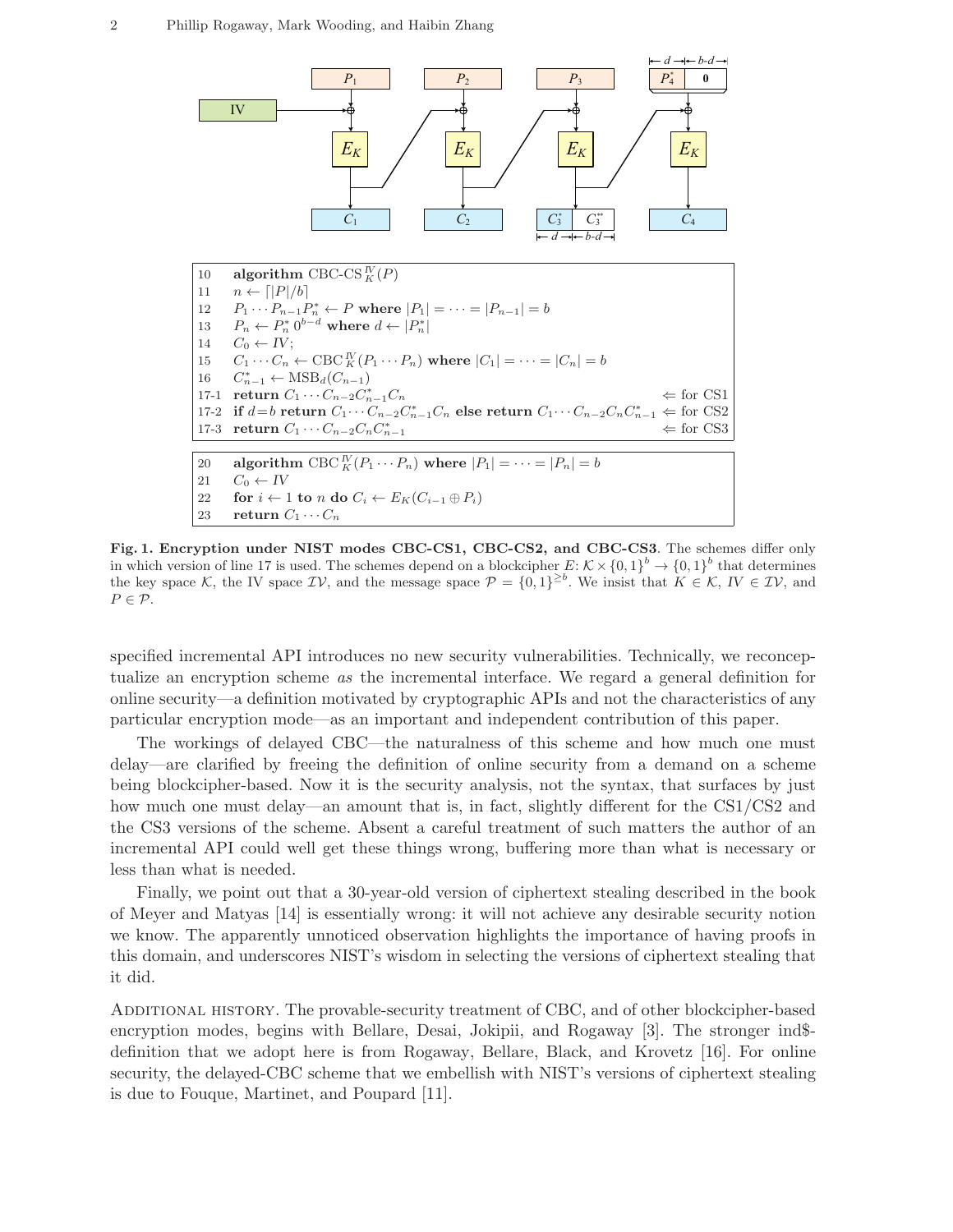Our definition of online security springs from the line of work on blockwise-adaptive attacks that starts with Bellare, Kohno, and Namprempre [4] and Joux, Martinet, and Valette [13] and continues with Fouque, Martinet, and Poupard [11], Fouque, Joux, and Poupard [10], and Bard [2]. As explained, our own security definitions take a different turn by divorcing the notion of online security from its former association with blockcipher-based schemes. We instead assume an arbitrary symmetric encryption scheme that is presented to the user by way of an incremental API. The user provides the plaintext as a sequence of chunks and the encryption algorithm, buffering what it needs, returns corresponding ciphertext chunks. The approach echos Gennaro and Rohatgi [12], which likewise transplants a primitive (digital signatures) from a setting that sees messages as atomic to one that sees messages as something produced and consumed across an expanse of time.

Discussion. A possible reaction to any discussion of ciphertext stealing is to say: forget it, use CTR mode instead. We are sympathetic to this point of view, knowing no convincing reason to favor CBC encryption over CTR mode, which natively handles plaintexts of arbitrary length. But the fact remains that CBC encryption is widely used, and that ciphertext stealing is a classical, standardized, and elegant way to extend it. This makes it worth attending to.

In justifying the use of ciphertext stealing in a mode that employed it, Matt Ball writes that "[d]espite lacking a formal security proof, ciphertext stealing still has general approval in the cryptographic community" [1, p. 5]. Probably this statement is at some level true, but "general approval" is hard to gauge and far removed from being a proof.

We think that security notions that attend to the vulnerabilities introduced by the specifics of an envisioned API comprise an interesting direction in narrowing the gap between conventional abstractions of cryptographic primitives and what cryptographic practice actually exports. It is not just that protocols may segment conceptually atomic messages (the original motivation for dealing with blockwise adaptivity); rather, it is that the segmentation is actually surfaced to users, and therefore desirable to directly model.

We do not discuss the security of CBC-CS when the IV fails to be unpredictable; it would seem that no interesting or desirable security notion is achieved in this case. NIST SP800-38A appropriately demands an unpredictable IV for CBC [7, Appendix C].

The CBC-CS schemes predate NIST's addendum [8]: CBC-CS2 goes back to at least 1996 [17], while older versions of ciphertext stealing go back to at least 1982 [14]. Looking at these schemes from a modern vantage is long overdue.

### 2 Preliminaries

NOTATION. Strings are assumed to be binary, elements of  $\{0,1\}^*$ . Both  $A \parallel B$  and  $A B$  denote the concatenation of strings A and B. If X is a string then  $|X|$  is its length. The empty string is denoted  $\varepsilon$ . Throughout this paper we fix an integer  $b \ge 1$  called the *blocksize*. For a string X and a number  $d \leq |X|$  let  $MSB_d(X)$  and  $LSB_d(X)$  be the leftmost and rightmost d bits of X.

BLOCKCIPHERS. A *blockcipher* is a map  $E: \mathcal{K} \times \{0, 1\}^b \to \{0, 1\}^b$  where  $\mathcal{K} \subseteq \{0, 1\}^*$  is finite and  $E_K(\cdot) = E(K, \cdot)$  is a permutation for each  $K \in \mathcal{K}$ . Let Perm(b) be the set of all permutations on b bits. This may be regarded as a blockcipher with a  $(2^b!)$ -size key space. Let  $\mathbf{Adv}_{E}^{\text{prp}}(A)$  =  $Pr[A_{K}^{E_{K}}(\cdot) \Rightarrow 1] - Pr[A_{K}^{\pi(\cdot)} \Rightarrow 1]$  with  $K \underset{\varepsilon}{\overset{\$}} \sim \mathcal{K}$  and  $\pi \underset{\varepsilon}{\overset{\$}}$  Perm(b). Similarly define  $\mathbf{Adv}_{E}^{\text{prf}}(A)$  =  $\Pr[A^{E_K(\cdot)} \to 1] - \Pr[A^{\rho(\cdot)} \to 1]$  with  $K \overset{\$}{\leftarrow} \mathcal{K}$  and  $\rho \overset{\$}{\leftarrow} \text{Func}(b)$  for  $\text{Func}(b)$  the set of all functions from b bits to b bits. Here  $E_K(\cdot)$  need not be a permutation.

ENCRYPTION SCHEMES. It has become traditional to regard blockciphers as fixed functions but encryption schemes as tuples, as in  $\Pi = (\mathcal{K}, \mathcal{E}, \mathcal{D})$ . To simplify and unify matters we formalize an encryption scheme more like a blockcipher: an (IV-based, symmetric) encryption scheme is a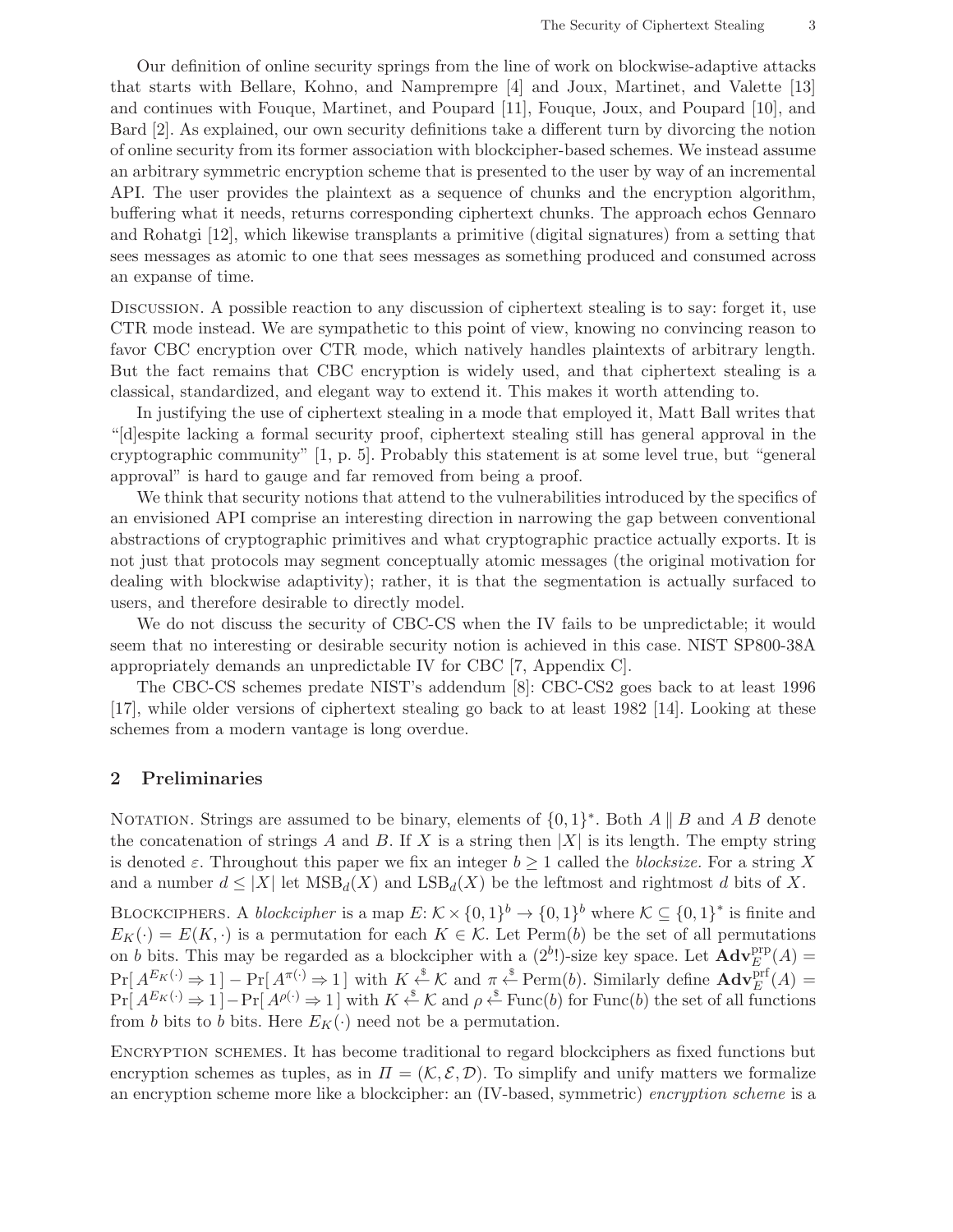function  $\mathcal{E}: \mathcal{K} \times \mathcal{IV} \times \mathcal{P} \rightarrow \mathcal{P}$ . We call  $\mathcal{K}, \mathcal{IV}$ , and  $\mathcal{P}$  the key space, IV space, and message space. For simplicity we assume that  $\mathcal K$  is finite and  $\mathcal{IV}$  is the set of all strings of some one particular length. We write  $\mathcal{E}_K^{\text{IV}}(P)$  instead of  $\mathcal{E}(K,\text{IV},P)$ . To keep things simple we require that  $\mathcal{E}_K^{\text{IV}}$  $\chi^{IV}_{\mathcal{K}}(\cdot)$  be a length-preserving permutation for all  $K \in \mathcal{K}$  and  $IV \in \mathcal{IV}$ . The condition implies that  $\mathcal{E}$  has a unique inverse, the map  $\mathcal{D}$  where  $\mathcal{D}_K^{\mathbb{N}}(C) = P$  when  $\mathcal{E}_K^{\mathbb{N}}(P) = C$ . Because there is no formal need to specify the decryption direction  $\mathcal D$  of an encryption scheme  $\mathcal E$ , we never do so. Of course it is important in practice that  $\mathcal E$  and  $\mathcal D$  have efficient realizations, it is simply that this doesn't show up in the statement of definitions or security results.

Let  $\mathcal{E}: \mathcal{K} \times \mathcal{IV} \times \mathcal{P} \rightarrow \mathcal{P}$  be an IV-based encryption scheme and let A be an adversary (algorithm) with one of two types of oracles. A *real* encryption oracle Real $(\cdot)$  chooses a random  $K \stackrel{\$}{\leftarrow} \mathcal{K}$  and then, on input  $P \in \mathcal{P}$ , returns  $C \leftarrow IV \parallel \mathcal{E}_K^{\overline{I}V}(P)$  for a random  $IV \stackrel{\$}{\leftarrow} \mathcal{IV}$ . A fake encryption oracle Fake( $\cdot$ ) takes an input  $P \in \mathcal{P}$  and returns  $C \stackrel{\$}{\leftarrow} \{0,1\}^c$  where  $c = |IV| + |P|$  (for  $IV \in \mathcal{IV}$ ). Define  $\mathbf{Adv}_{\mathcal{E}}^{\text{ind}\$}(A) = \Pr[A^{\text{Real}(\cdot)} \Rightarrow 1] - \Pr[A^{\text{Fake}(\cdot)} \Rightarrow 1]$ . This "indistinguishabilityfrom-random-bits" definition is easily shown to imply all conventional (CPA) formulations of indistinguishability and semantic security [3]; that we have selected a different syntax makes no difference in the proofs.

Note that even though the encryption function is formalized as taking, besides the key, an IV and a plaintext, the security definition does not allow the adversary to specify the IV; the adversary asks  $P$  and the IV is randomly generated, used, and and returned. Our security notion thus formalizes security for random IVs, not, for example, security for nonce IVs.

### 3 Conventional Security of the CBC-CS Schemes

We begin with a simple proposition about the security of conventional CBC encryption (no ciphertext stealing) with a random IV. The result is needed insofar as we deduce the security of CBC-CS from it. Recall that the mode was defined in Fig. 1 and was proven secure by Bellare et al. [3]. That proof, however, is for a somewhat weaker definition than the one we use here. The proof below is a simple application of the game-playing technique [5, 18].

**Lemma 1.** Suppose A asks queries totaling at most  $\sigma$  blocks. Then we have  $\text{Adv}_{\text{CBC[Perm}(b)]}^{ind\$}(A) \leq$  $\sigma^2/2^b$ .

*Proof.* The difference between  $\text{Adv}_{\text{CBC}[Perm(b)]}^{\text{ind}\$}(A)$  and  $r = \text{Adv}_{\text{CBC}[Func(b)]}^{\text{ind}\$}(A)$  is at most  $(0.5 \sigma^2/2^b)$ ; this is a standard application of PRP/PRF switching [5]. It thus suffices to bound r by  $r \leq 0.5 \sigma^2/2^b$ . To that end, consider the games of Fig. 2. Observe that, with  $\mathcal{E} = \text{CBC}[\text{Func}(b)],$  $Pr[A^{Real(\cdot)} \Rightarrow 1] = Pr[A^{G_1(\cdot)} \Rightarrow 1]$ , while  $Pr[A^{Fake(\cdot)} \Rightarrow 1] = Pr[A^{G_0(\cdot)} \Rightarrow 1]$ . As a consequence, we have that  $r = \Pr[A^{\mathcal{G}_1(\cdot)} \Rightarrow 1] - \Pr[A^{\mathcal{G}_0(\cdot)} \Rightarrow 1]$  and, the two games being identical-until-bad, we know that  $r \leq \Pr[A^{G_0} \text{ sets } bad]$ . Because in game  $G_0$  all of the  $C_i$  values are uniform and independent of  $P_i$ , so too all of the  $X_i$  values are uniform and independent of one another, so the probability that *bad* gets set—the probability some two of the  $X_i$ 's collide—is at most  $(1 + 2 + \cdots (\sigma - 1))/2^b \leq 0.5 \sigma^2/2^b$ . This completes the proof.

Turning now to the CBC-CS modes, we claim that these inherit CBC's security with no quantitative degradation. The needed observation is that CBC-CS1<sup>IV</sup> $(P)$  is just CBC<sup>IV</sup> $(P0^*)$  (minimal padding to the next multiple of b bits) with some bits excised and some bits reordered. Which bits are excised and how bits are rearranged depends only on |P|. Thus if  $\text{CBC}_{K}^{IV}(\cdot)$  looks random, so too will look CBC-CS1 $_K^{\{V\}}(\cdot)$ . The same comments hold for CBC-CS2 and CBC-CS3; these are just different rearrangements of the bits of  $CBC_K^N(P 0^*)$ . The observation and proof are formalized by the proposition below.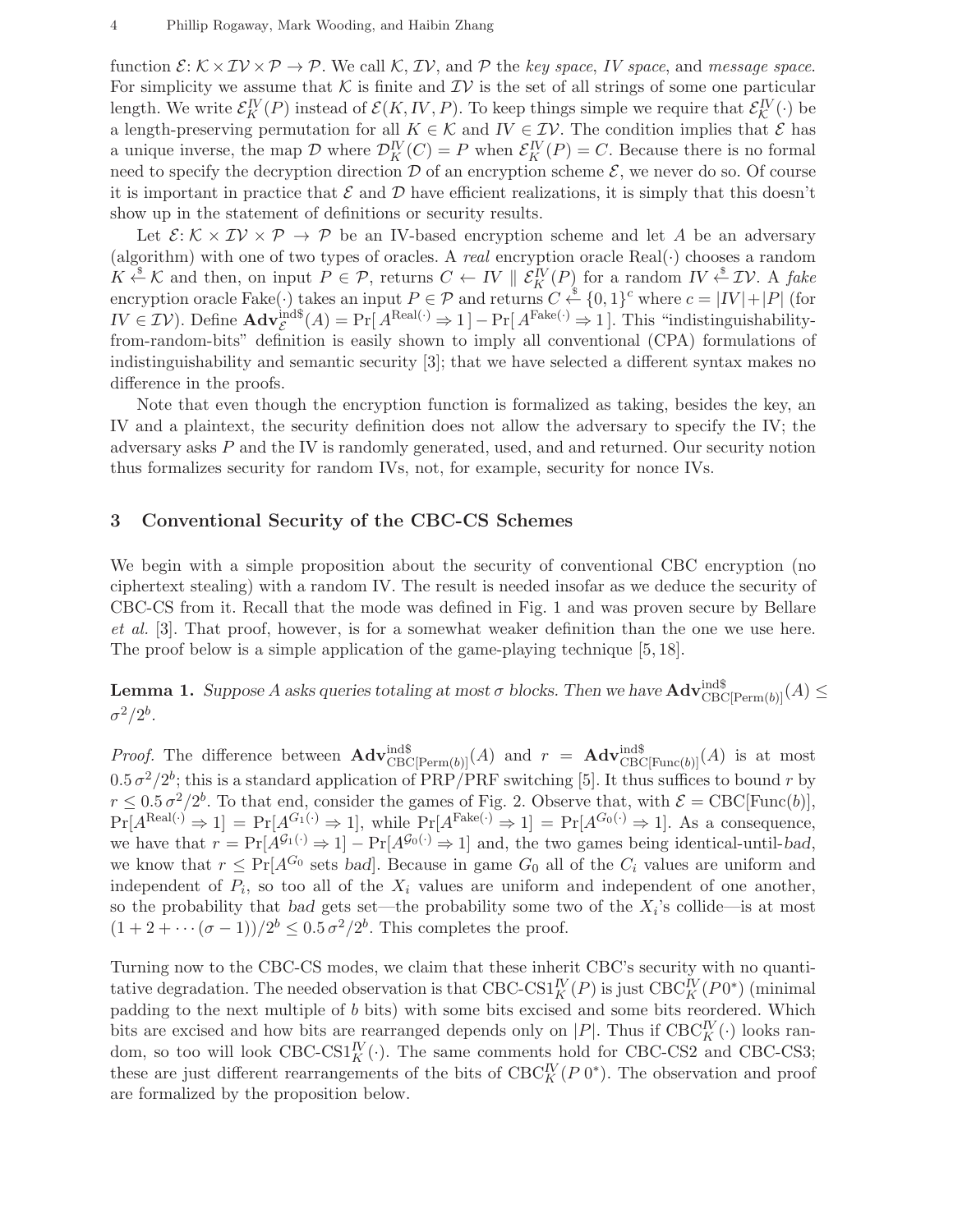

Fig. 2. Proof of the ind \$-security of CBC encryption with a random IV. This application of game-playing is probably simple and well-known enough to be considered folklore. Game  $G_1$  includes the boxed statement following the setting of *bad*; game  $G_0$  omits it. Variable *bad* is initialized to false and  $\rho$  is initialized to everywhere undefined, a value treated as false if used as a boolean.

**Theorem 1.** Let  $\mathcal{E}$  be any of CBC-CS1[Perm(b)], CBC-CS2[Perm(b)], or CBC-CS3[Perm(b)] and suppose adversary A asks queries totaling at most  $\sigma$  blocks. Then  $\mathbf{Adv}_{\mathcal{E}}^{\text{ind}\$}(A) \leq \sigma^2/2^b$ .

*Proof.* Suppose that A, asking  $\sigma$  total blocks of queries, gets advantage  $\delta$  at distinguishing oracles  $\mathcal{E} = \text{CBC-CS1}(\cdot)$  and  $\$(\cdot)$ . The first of these oracles chooses a random permutation  $\pi \stackrel{\$}{\leftarrow} \text{Perm}(n)$ and then, when asked a query  $P \in \{0,1\}^{\geq b}$ , returns  $IV \parallel \text{CBC-CS1}^{\text{IV}}_{\pi}(P)$  for a random  $IV \xleftarrow{\$} \{0,1\}^b$ ; the second oracle, when asked a query P, returns a random string of length  $b+|P|$ . We construct from A an adversary B that, also asking  $\sigma$  blocks worth of queries, also gets advantage  $\delta$ , but now at distinguishing between CBC( $\cdot$ ) and  $\mathcal{E}(\cdot)$ . The first of these oracle chooses a random permutation  $\pi \stackrel{\$}{\leftarrow} \text{Perm}(n)$  and then, when asked a query  $P \in (\{0,1\}^b)^+$ , returns  $IV \parallel \text{CBC}_{\pi}^{\hat{N}}(P)$  for a random  $IV \stackrel{\simeq}{\leftarrow} \{0,1\}^b$ . Adversary B now works as follows: it runs A and when A generates a query of  $P \in \{0,1\}^{\geq b}$  adversary B queries its own oracle on  $P' = P 0^*$ , meaning  $P$  padded on the right with the minimal number of zero-bits so that  $P'$  is a multiple of b bits. Suppose this returns a ciphertext  $C = C_0 C_1 \cdots C_n$  where  $|C_i| = n$ . Then B returns to A the string  $C^* = C_0 C_1 \cdots C_{n-1}^* C_n$  where  $C_{n-1}^* = \text{MSB}_d(C_{n-1})$  and  $d = b - (|P| \mod b)$ . We observe that  $Pr[B^{CBC-CS1(\cdot)} \Rightarrow 1] = Pr[A^{CBC(\cdot)} \Rightarrow 1]$  (we have reordered bits exactly as required by CBC-CS1) and that  $Pr[B^{$(\cdot$)} \Rightarrow 1] = Pr[A^{$(\cdot$)} \Rightarrow 1]$  (reordered and pruned uniform random bits are still uniform), and so  $\delta = \text{Adv}_{\text{CBC-CSI}[\text{Perm}(b)]}^{\text{ind}\$}(A) = \text{Adv}_{\text{CBC}[\text{Perm}(b)]}^{\text{ind}\$}(B)$ . By Proposition 1 we thus have  $\delta \leq 0.5 \sigma^2/2^b$ . This establishes the first of the three results. The analogous results for CBC-CS2 and CBC-CS3 are obtained simply by modifying the string  $C^*$ returned to A: for CBC-CS2 return  $C^* = C_0 C_1 \cdots C_{n-2} C_{n-1}^* C_n$  when  $|P|$  is a multiple of b and  $C^* = C_0 C_1 \cdots C_{n-2} C_n C_{n-1}^*$  otherwise; for CBC-CS3 always return  $C^* = C_0 C_1 \cdots C_{n-2} C_n C_{n-1}^*$ . This completes the theorem.

The proof's simplicity stems from having unidentified a clean abstraction boundary: directly modifying the proof of Lemma 1 to attend to the ciphertext stealing would be much more complex.

Finally, one can pass from the information-theoretic result to its complexity-theoretic analog in the standard way, trading the family of random permutations for a conventional blockcipher. Stating the result for completeness, we have the following.

**Corollary 1.** Let  $E: K \times \{0,1\}^b \to \{0,1\}^b$  be a blockcipher and let  $\mathcal{E}$  be any of the encryption schemes CBC-CS1[E], CBC-CS2[E], or CBC-CS3[E]. Suppose A asks queries that total  $\sigma$  blocks, runs in time t, and achieves advantage  $\delta = \mathbf{Adv}_{\mathcal{E}}^{\text{ind}\$ <sup>\$</sup>(A). Then there is an adversary B, explicitly known and constructed from A in a blackbox manner, that asks at most  $\sigma$  queries, runs in time at most  $t + \lambda b\sigma$ , and achieves advantage  $\mathbf{Adv}_{E}^{\text{prp}}(B) \ge \delta - \sigma^2/2^b$ . Here  $\lambda$  is an absolute constant depending only on details of the model of computation.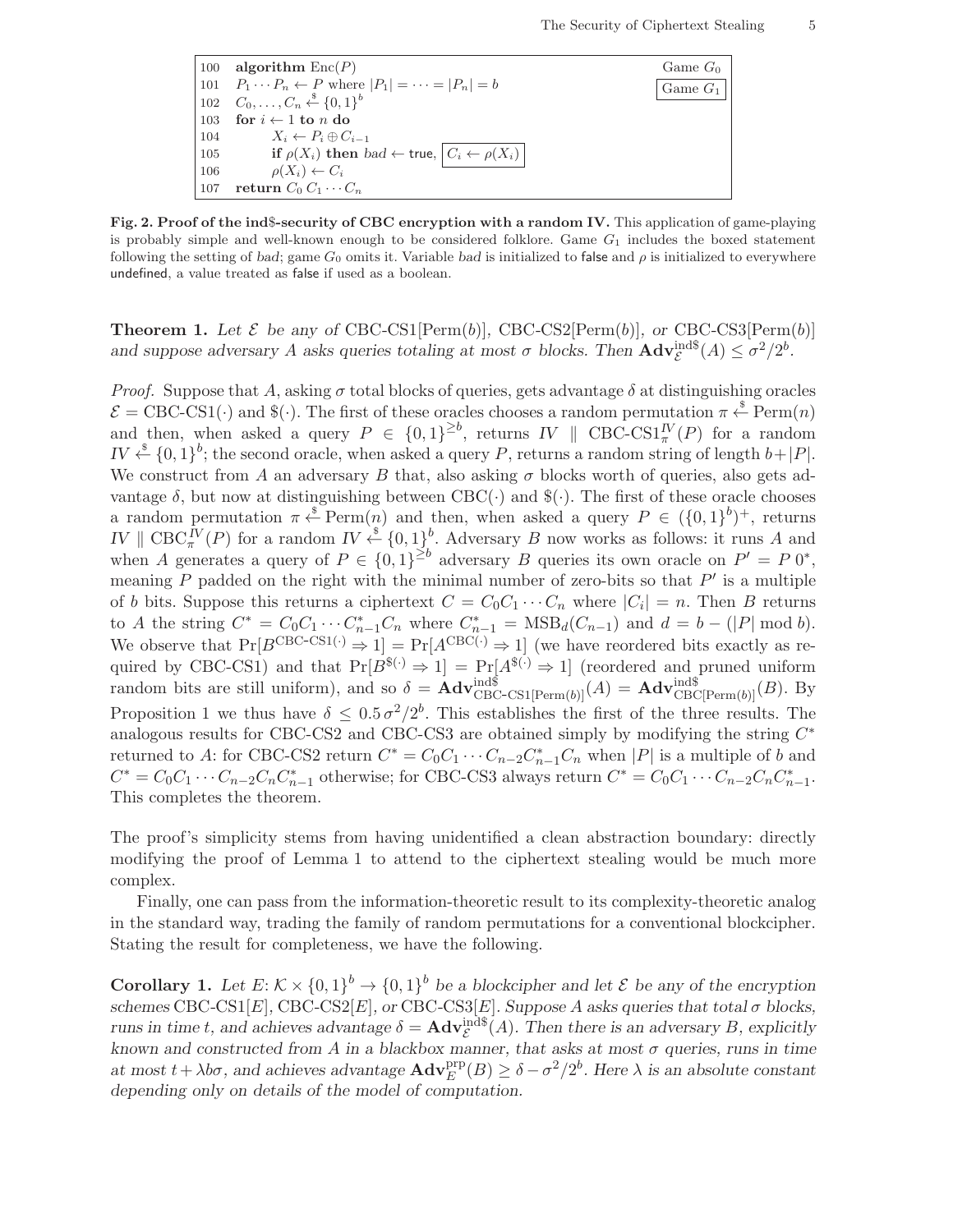## 4 Defining Online Security

Syntax. We adjust the syntax of an encryption scheme to accommodate the staged presentation of plaintexts and ciphertexts. Rather than messages being atomic objects that get encrypted all at once, messages may be arbitrarily partitioned into chunks, each of which gets fed into a stateful encryption engine. Breaking with former treatments, we do not assume that chunks are single blocks, nor multiples of blocks, where the length of a block is the blocksize of some underlying blockcipher. Instead, we provide a general definition where one assumes nothing about the structure of the underlying encryption scheme (in particular, there is no assumption that it is blockcipher-based). As each installment of plaintext is provided to the encryption interface, it is up to the algorithm to decide how much ciphertext to spit out. The algorithm will thus return not only a ciphertext chunk, but also an updated state.

Realizing the idea above, we choose to define an online encryption scheme as a function  $\mathcal{E}: \mathcal{K} \times \mathcal{V} \times \{0,1\}^* \times \{0,1\}^* \times \mathcal{V}$ . We write  $\mathcal{E}_K^{V,\delta}(P)$  for  $\mathcal{E}(K, V, \delta, P)$ . We call  $\mathcal{K}$  and  $\mathcal{V}$ the key space and state space, respectively. The key space is finite and the state space is a finite set of strings. The third argument to  $\mathcal{E}$ , a bit, is the *end-of-message indicator*. The final argument to  $\mathcal E$  is the next chunk of *message*. An online encryption scheme  $\mathcal E$  must have an associated IV space  $\mathcal{IV} \subseteq \mathcal{V}$  and message space  $\mathcal{P} \subseteq \{0,1\}^*$ . The former contains strings of some one fixed length. Formally, an online encryption scheme is the tuple  $(\mathcal{E}, \mathcal{IV}, \mathcal{P})$ , but we will usually use the first component as shorthand for the whole.

We also impose a number of "syntactic" requirements on an online encryption scheme  $(\mathcal{E}, \mathcal{IV}, \mathcal{P})$ . First we define some additional notation. We write  $(C_1, \ldots, C_n) \leftarrow \mathcal{E}_K^{\mathbb{N}}(P_1, \ldots, P_n)$  for the sequence:

 $V_0 \leftarrow IV$ for  $i \leftarrow 1$  to  $n-1$  do  $(C_i, V_i) \leftarrow \mathcal{E}_K^{V_{i-1}, 0}(P_i)$  $(C_n, V_n) \leftarrow \mathcal{E}_K^{V_{n-1}, 1}(P_n)$ return  $(C_1, \ldots, C_n)$ .

Alternatively, we can think of  $\mathcal{E}_K^{\text{IV}}(P_1,\ldots,P_n)$  as returning a single string, setting  $\mathcal{E}_K^{\text{IV}}(P_1,\ldots,P_n)$ to  $C = C_1 \cdots C_n$  where  $(C_1, \ldots, C_n) \leftarrow \mathcal{E}_K^{\mathbb{N}}(P_1, \ldots, P_n)$ .

Now fix an online encryption scheme  $(\mathcal{E}, \mathcal{IV}, \mathcal{P}).$ 

- The *consistency requirement* says that you get the same ciphertext regardless of how you split up the plaintext. More formally, if  $P_1 \parallel \cdots \parallel P_n = P'_1 \parallel \cdots \parallel P'_{n'} = P \in \mathcal{P}$  then  $\mathcal{E}_K^{\text{IV}}(P_1,\ldots,P_n) = \mathcal{E}_K^{\text{IV}}(P_1',\ldots,P_{n'}').$  We can therefore write this as  $\mathcal{E}_K^{\text{IV}}(P)$  without ambiguity.
- The *invertibility requirement* is that  $\mathcal{E}_K^{\{V\}}(\cdot)$  is injective on  $\mathcal{P}$  (for all  $K \in \mathcal{K}$  and  $IV \in \mathcal{IV}$ ).  $\overline{\phantom{0}}$
- The length requirement is that the length of the first and second components of  $\mathcal{E}_K^{V,\delta}(P)$ depend only on  $|V|$ ,  $|P|$ , and  $\delta$ . This ensures that, when  $(C_1, \dots, C_m) \leftarrow \mathcal{E}_K^{\text{IV}}(P_1, \dots, P_m)$ , the lengths of  $C_1, C_2, \ldots, C_m$  reveal nothing about  $P = P_1 \cdots P_m$  beyond how it was partitioned up.

Indistinguishability. We define a very strong form of indistinguishability for an online encryption scheme: indistinguishability from random bits. Fix an online encryption scheme  $(\mathcal{E}, \mathcal{IV}, \mathcal{P})$ and consider the following two  $\mathcal{E}\text{-dependent oracles.}$ 

- Real $(i, M, \delta)$ : At the beginning, set  $K \stackrel{\$}{\leftarrow} \mathcal{K}$  and  $V_i \stackrel{\$}{\leftarrow} \mathcal{IV}$  for all  $i \in \mathbb{N}$ . Then, on query  $(i, P, \delta) \in \mathbb{N} \times \{0, 1\}^* \times \{0, 1\}$ , compute  $(C, V_i) \xleftarrow{\$} \mathcal{E}_K^{V_i, \delta}(P)$  and return C.
- Fake $(i, P, \delta)$ : At the beginning, set  $K \stackrel{\$}{\leftarrow} \mathcal{K}$  and  $V_i \stackrel{\$}{\leftarrow} \mathcal{IV}$  for all  $i \in \mathbb{N}$ . Then, on query  $(i, P, \delta) \in \mathbb{N} \times \{0, 1\}^* \times \{0, 1\}$ , compute  $(C, V_i) \xleftarrow{\$} \mathcal{E}_K^{V_i, \delta}(P)$  and return  $|C|$  random bits.

We define  $\mathbf{Adv}_{\mathcal{E}}^{\text{IND\$}}(A) = \Pr[A^{\text{Real}} \Rightarrow 1] - \Pr[A^{\text{Fake}} \Rightarrow 1]$ . Informally, an online encryption scheme is IND\$-secure if an adversary can't distinguish the ciphertexts it is receiving from random bits.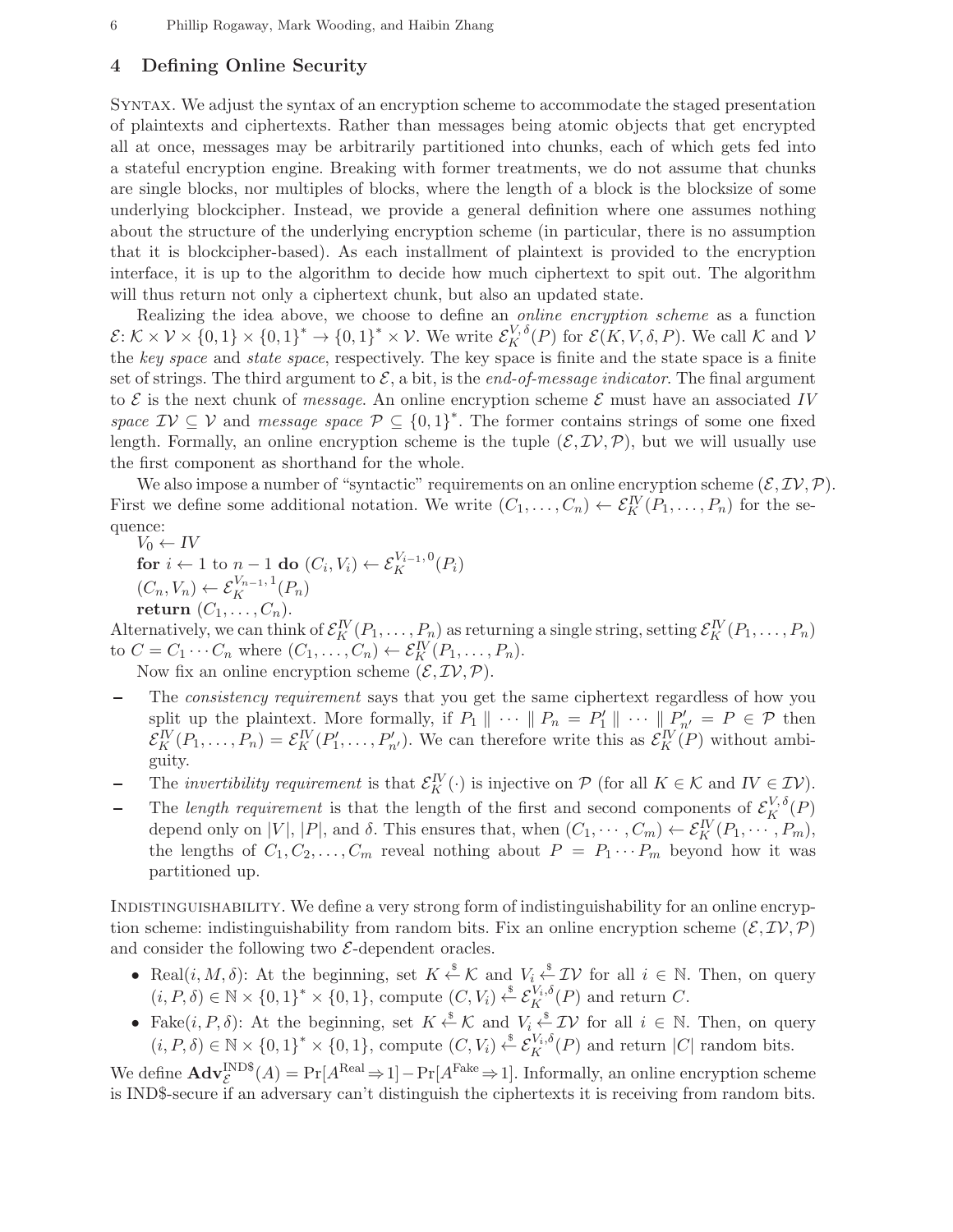Discussion. Some of our high-level definitional choices differ for conventional and online encryption schemes. A conventional encryption scheme does not spit out its IV, while an online scheme does. The former is needed to match NIST's definitions for the CBC-CS schemes, but it works less well in the online setting, as here it is important that the algorithm can decide if and when to release the IV. Typically, the IV does get discharged, and as the first part of the ciphertext, so we say that an online encryption scheme  $(\mathcal{E}, \mathcal{IV}, \mathcal{P})$  is *IV-prefixed* if  $C = \mathcal{E}_K^{\mathbb{IV}}(P)$  is always IV followed by some |P| additional bits (assuming  $K \in \mathcal{K}$  and  $IV \in \mathcal{IV}$ ). An IV-prefixed online encryption scheme  $(\mathcal{E}, \mathcal{IV}, \mathcal{P})$  determines a conventional encryption scheme  $\mathcal{E}$  in the natural way, setting  $\mathcal{E}_{K}^{IV}(P)$  to be  $\mathcal{E}_{K}^{IV}(P)$  stripped of its initial  $|IV|$  bits. Conversely, a conventional encryption scheme  $\hat{\mathcal{E}}: \mathcal{K} \times \mathcal{IV} \times \mathcal{P} \to \mathcal{P}$  is realized by an IV-prefixed online encryptions scheme  $(\mathcal{E}, \mathcal{IV}, \mathcal{P})$  if the latter determines the former in the manner just defined. In this way one can speak of an encryption scheme  $\mathcal{E}: \mathcal{K} \times \mathcal{IV} \times \mathcal{P} \rightarrow \mathcal{P}$  as being online; the statement means that it has a secure online realization (the notion of security soon to be defined).

While our notions make sense regardless of whether or not  $\mathcal V$  is finite, its being finite is the essence of what it means to be online: that one can encrypt (and decrypt) streaming messages without having to buffer more than a constant number of bits. Equivalently, that one can implement an incremental API with a fixed-size context. Our notions allow one to consider things in a more quantitative manner, using  $|V|$  as a measure of worth. We say that  $\mathcal{E}: \mathcal{K} \times \mathcal{V} \times \{0,1\} \times \{0,1\}^* \to \{0,1\}^* \times \mathcal{V}$  uses v-bits of state if v is the smallest number such that  $\mathcal{V} \subseteq \{0,1\}^{\leq v}$ .

Since we concern ourselves only with chosen-plaintext security, we do not formalize syntax or security for the decryption direction of an online encryption scheme. Still, we comment that if an incremental encryption scheme is online then it has an online (that is, finite state-space) decryption.

We regard the initialization vector  $IV$  as the initial value of the saved state V. The embedding of the IV space into the state space doesn't prevent a scheme from performing "special" initialization; one can always distinguish the first chunk of a message from subsequent chunks of message by arranging that point in  $\mathcal{IV}$  are never returned as a modified state.

An online encryption function has control over if and when the IV is revealed. This can be essential for security: in particular, the Delayed CBC scheme we will soon describe is insecure if the IV is revealed too soon.

Note that the IND\$-definition allows interleaved querying of multiple streams; this is the purpose of the index i. Fouque, Martinet, and Poupard earlier observed that, with respect to their definitions for online indistinguishability, this made for a stronger security notion [11]. The same is true for us; it is easy to see that if the adversary were restricted to asking a sequence of messages with nondecreasing indexes, a restriction that amounts to forbidding the interleaving of encryptions, the resulting security notion would be properly weaker.

We do not find it necessary to demand that, once an oracle query  $(i, \cdot, 1)$  is made, there are no subsequent queries  $(i, \cdot, \cdot)$ . Nonetheless, this is the expected behavior, as the setting of  $\delta = 1$ is meant to indicate that the message is complete.

### 5 Online Security of the CBC-CS Schemes

DELAYED CBC. We now present an online version of CBC mode. For the moment, assume all messages have a multiple of b bits. The most obvious approach for defining an online version of CBC is to just spit out ciphertext blocks as they are formed. But this does not work: if an adversary knows  $C_{i-1}$  it can choose  $P_i$  such that  $C_{i-1} \oplus P_i = P_j \oplus C_{j-1}$  for some  $j < i$ , whence  $C_i$  will be  $C_j$  if the adversary has a "real" encryption oracle, while this is unlikely if the adversary has a "fake" encryption oracle. We can defend against this attack and, more broadly,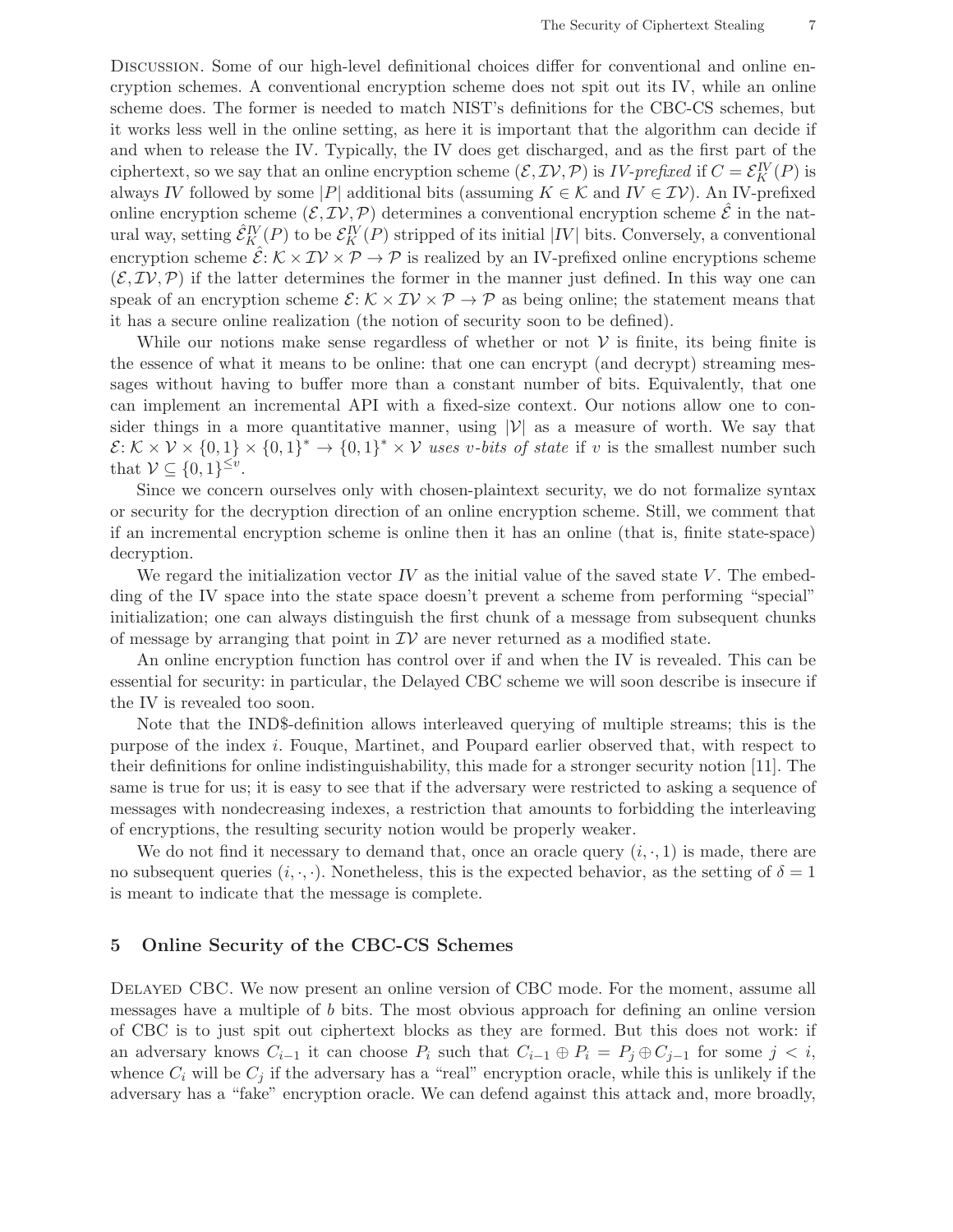30 algorithm  $DCBC_K^{V, \delta}(P)$ 31 if  $|V| < b$  then return error 32  $C_0 P_0 \leftarrow V$  where  $|C_0| = b$ 33  $P \leftarrow P_0 P; \quad n \leftarrow \lfloor |P|/b \rfloor$ 34  $P_1 \cdots P_n P^* \leftarrow P$  where  $|P_1| = \cdots = |P_n| = b$ 35 if  $\delta = 1$  and  $P^* \neq \varepsilon$  then return error 36 for  $i \leftarrow 1$  to n do  $C_i \leftarrow E_K(P_i \oplus C_{i-1})$ 37 if  $\delta = 0$  then  $(C, V') \leftarrow (C_0 \cdots C_{n-1}, C_n P^*)$ 38 if  $\delta = 1$  then  $(C, V') \leftarrow (C_0 \cdots C_n, \varepsilon)$ 39 return  $(C, V')$ 

Fig. 3. Mode DCBC. An online encryption scheme, encryption now depends on the saved state  $V \in \{0,1\}^*$ . The first b bits of V comprise the pending ciphertext,  $C_0$ , while the remaining 0 to  $b-1$  bits are unprocessed plaintext,  $P_0$ . Bit  $\delta$  signals if the plaintext is over.

300 algorithm  $Enc(j, P, \delta)$  Game  $G_0$ 301 if  $|V_j| < b$  then return error<br>302  $C_0 P_0 \leftarrow V_i$  where  $|C_0| = b$   $\qquad \qquad$   $\qquad \qquad$   $\qquad \qquad$   $\qquad \qquad$   $\qquad \qquad$   $\qquad \qquad$   $\qquad \qquad$   $\qquad \qquad$   $\qquad \qquad$   $\qquad \qquad$   $\qquad \qquad$   $\qquad \qquad$   $\qquad \qquad$   $\qquad \qquad$   $\qquad \qquad$   $\qquad \qquad$   $\qquad \qquad$   $C_0 P_0 \leftarrow V_j$  where  $|C_0| = b$ 303  $P \leftarrow P_0 P; \quad n \leftarrow \lfloor |P|/b \rfloor$ 304  $P_1 \cdots P_n P^* \leftarrow P$  where  $|P_1| = \cdots = |P_n| = b$ 305 if  $\delta = 1$  and  $P^* \neq \varepsilon$  then return error 306 for  $i \leftarrow 1$  to n do 307  $X_i \leftarrow P_i \oplus C_{i-1}$ 308  $\xleftarrow{\$} \{0,1\}^b$ 309 if  $\rho(X_i) \neq$  undefined then *bad*  $\leftarrow$  true,  $C_i \leftarrow \rho(X_i)$ 310 else  $\rho(X_i) \leftarrow C_i$ 311 if  $\delta = 0$  then  $(C, V'_j) \leftarrow (C_0 \cdots C_{n-1}, C_n P^*)$ 312 if  $\delta = 1$  then  $(C, V'_j) \leftarrow (C_0 \cdots C_n, \varepsilon)$ 313 return C

Fig. 4. Proof of the IND\$-security of Delayed CBC. Game  $G_1$  includes the boxed statement following the setting of *bad*; game  $G_0$  omits it. The variable *bad* is initialized to false,  $V_i$  is initialized to a random *b*-bit string chosen uniformly at random for each  $j \in \mathbb{N}$ , and  $\rho$  is initialized to everywhere undefined.

get online-secure scheme, simply by *delaying* the last ciphertext block from each plaintext chunk, holding onto it until the relevant blockcipher has already been made. The idea is due to Fouque, Martinet, and Poupard [11]. The contents of this section are a strengthening and extension of that work, adding ciphertext stealing, employing less restrictive syntax, and establishing a stronger notion of security.

The algorithm, detailed in Fig. 3, is called *delayed CBC*, or DCBC. The state consists of two parts: a pending ciphertext block, which initially contains a randomly generated IV, and unprocessed plaintext, a partial block, possibly empty, carried over from the previous message chunk. If the blockcipher acts on b bits then the state will be at most  $v = 2b - 1$  bits. In the pseudocode of Fig. 3, regard  $C_i \cdots C_j$  as the empty string if  $i > j$ .

Informally, the algorithm of Fig. 3 proceeds as follows. The algorithm receives a key  $K$ , a state V, an end-of-message indicator  $\delta$ , and a plaintext chunk P. It parses the state into a b-bit delayed ciphertext block  $C_0$ , and a partial plaintext block  $P_0$  with  $0 \leq |P_0| < b$ . The algorithm then adjusts the incoming plaintext chunk  $P$  by prefixing it with  $P_0$ . Next it splits  $P$  into  $b$ -bit blocks  $P_1, \ldots, P_n$ , leaving a leftover and possibly empty partial block  $P^*$ . Since DCBC can only cope with messages that are an integral number of blocks long, the algorithm fails (it reports an error) if  $P^* \neq \varepsilon$  when  $\delta = 1$ . The algorithm next performs the CBC encryption: for  $1 \leq i \leq n$ , set  $C_i = E_K(P_i \oplus C_{i-1})$ . Finally, if  $\delta = 1$  the algorithm outputs all of  $C = C_0 \cdots C_n$ , and clears the state. If  $\delta = 0$  then it outputs  $C = C_0 \cdots C_{n-1}$ , holding  $V' = C_n || P^*$  in the revised state.

Online security of DCBC. We now show that Delayed CBC achieves IND\$ security.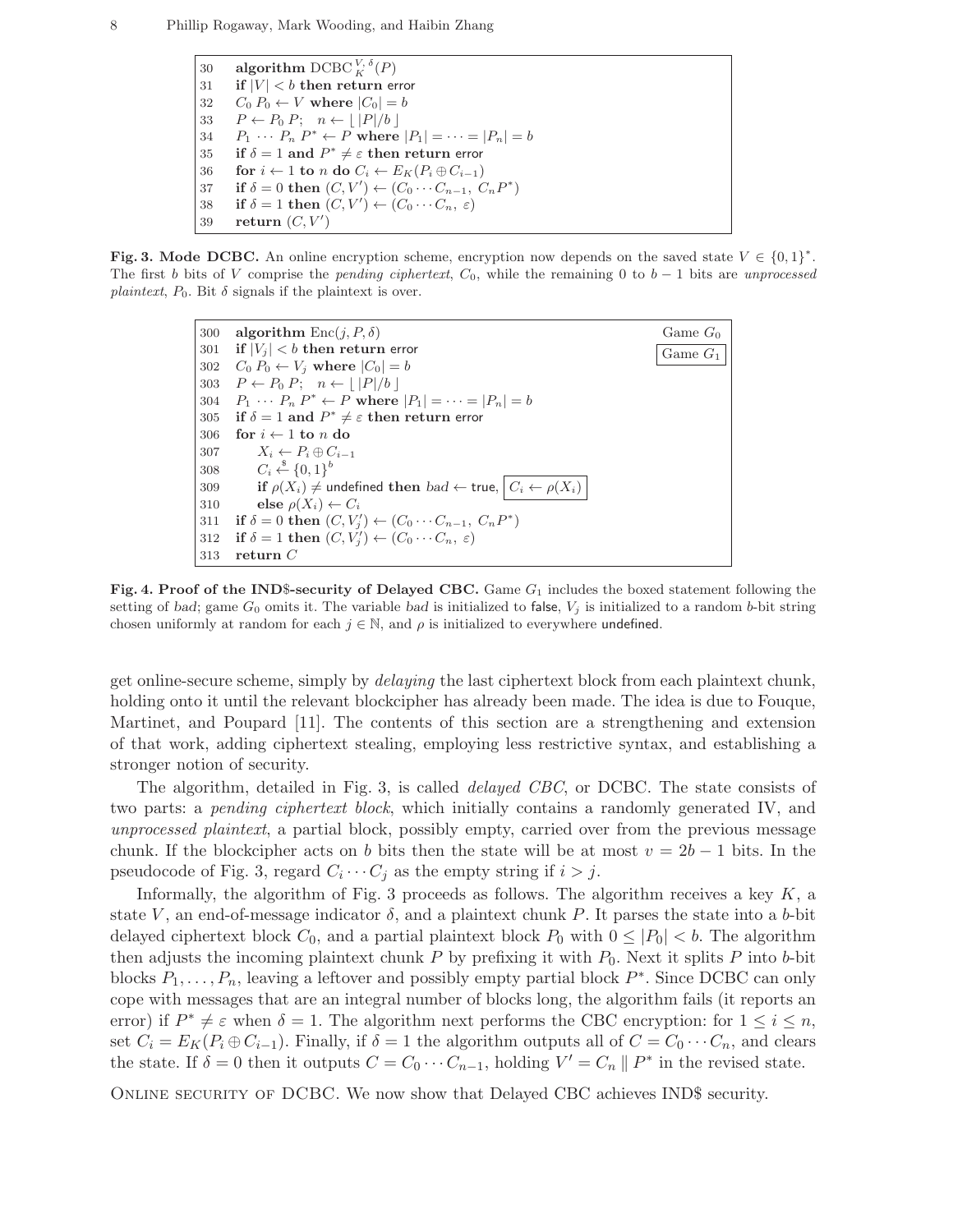**Theorem 2.** Suppose that adversary A asks queries totaling at most  $\sigma$  blocks (each query P contributes  $\lceil |P|/b \rceil$  blocks). Then  $\text{Adv}_{\text{DCBC}[\text{Perm}(b)]}^{\text{IND$}}(A) \leq \sigma^2/2^b$ .

*Proof.* Let  $r = \text{Adv}_{\text{DCBC}[\text{Func}(b)]}^{NDS}(A)$ . As in the proof of Lemma 1, the PRF/PRP switching gives us that  $|\mathbf{Adv}_{\mathrm{DCBC}[\mathrm{Perm}(b)]}^{NDS}(A) - r| \leq \sigma^2/2^{b+1}$ . It remains to show that  $r \leq \sigma^2/2^{b+1}$ , for which we use the games in Fig. 4.

The games are constructed so that, with  $\mathcal{E} = \text{DCBC}[\text{Func}(b)]$ , we have  $\Pr[A^{\text{Real}(\cdot,\cdot,\cdot)} \Rightarrow 1] =$  $Pr[A^{G_1(\cdot,\cdot,\cdot)} \Rightarrow 1]$  and  $Pr[A^{Fake(\cdot,\cdot,\cdot)} \Rightarrow 1] = Pr[A^{G_0(\cdot,\cdot,\cdot)} \Rightarrow 1]$ . Furthermore, games  $G_0$  and  $G_1$ are identical-until-bad, and hence we get  $r = |{\bf Adv}[A^{G_1(\cdot,\cdot,\cdot)} \Rightarrow 1] - {\bf Adv}[A^{G_0(\cdot,\cdot,\cdot)} \Rightarrow 1]| =$  $Pr[A^{G_0} \text{ sets } bad].$ 

In game  $G_0$ , all of the  $C_i$  values are uniform and independent: all except  $C_0$  in the initial call are generated explicitly by the oracle—and that  $C_0$  is the initial state  $V_j$ , chosen uniformly as part of the initialization.

Since the  $P_i$  are determined solely by the adversary's inputs, we can think of them as being selected directly by the adversary. We claim that the adversary must choose each  $P_i$  before receiving any information about  $C_{i-1}$ . For  $i > 1$  this is clear, since  $C_{i-1}$  is chosen uniformly at random after  $P_i$  has been determined. It remains to show that  $C_0$  is uniformly distributed and independent of the adversary's view until  $P_1$  is determined. (Ensuring this property is the reason for delaying the ciphertext block.) We do this inductively, and separately for each index  $j \in \mathbb{N}$ . The base case is the first encryption query with index j: then  $C_0 = V_j$  is the randomly selected initialization vector. Here the adversary can't know anything about its value at this stage since it hasn't been used in any computations at all. The state is empty and we return an immediate error if the previous call's end-of-message indicator was set, so there is no  $C_0$  to concern ourselves with. In the remaining case, the value of  $C_0$  is equal to the value of  $C_n$ from the previous encryption query with the same index; the inductive step, therefore, is to show that  $C_n$  is uniform and independent of the adversary's view if  $C_0$  is also and  $\delta = 0$ . But nothing dependent on  $C_n$  is part of the oracle's output if  $\delta = 0$ , and  $C_n$  is either freshly generated (if  $n > 0$ , or equal to  $C_0$  and therefore uniform and independent of the adversary by the induction hypothesis (if  $n = 0$ ).

It immediately follows that each  $P_i$  is independent of  $C_{i-1}$ , and therefore all of the  $X_i$  values are uniform and independent of one another. Hence the probability that two  $X_i$  collide—and bad is set—is at most  $\sigma^2/2^{b+1}$ , completing the proof.

As usual, it is easy to pass from the information-theoretic setting to complexity-theoretic one.

Delayed CBC with ciphertext stealing. The algorithms DCBC-CS1, DCBC-CS2, and DCBC-CS3 are defined in Fig. 5. Implicitly, the modes are all parameterized by a blockcipher  $E: \mathcal{K} \times \{0,1\}^b \to \{0,1\}^b$ . The state V once again maintains two portions: the *pending ciphertext* and the *unprocessed plaintext*. The pending ciphertext is a single block—or possibly two blocks in the cases of DCBC-CS3—that the algorithm retains until it is "safe" to spit this out. This is followed by 0 to  $b-1$  bits of unprocessed plaintext. The dividing line between the two portions is always clear from the length of the string  $V$ . Note that for DCBC-CS3, the state has grown from  $2b - 1$  bits to 2b bits while, for DCBC-CS1 and DCBC-CS2 the state remains at  $2b - 1$ bits.

The IND\$ security of the DCBC-CS schemes can be inferred from the IND\$ security of the DCBC schemes. This is done in the proof below.

**Theorem 3.** Let  $\mathcal E$  be any of DCBC-CS1[Perm(b)], DCBC-CS2[Perm(b)], or DCBC-CS3[Perm(b)], and suppose A asks queries totaling at most  $\sigma$  blocks. Then  $\mathbf{Adv}_{\mathcal{E}}^{\text{IND\$}}(A) \leq \sigma^2/2^b$ .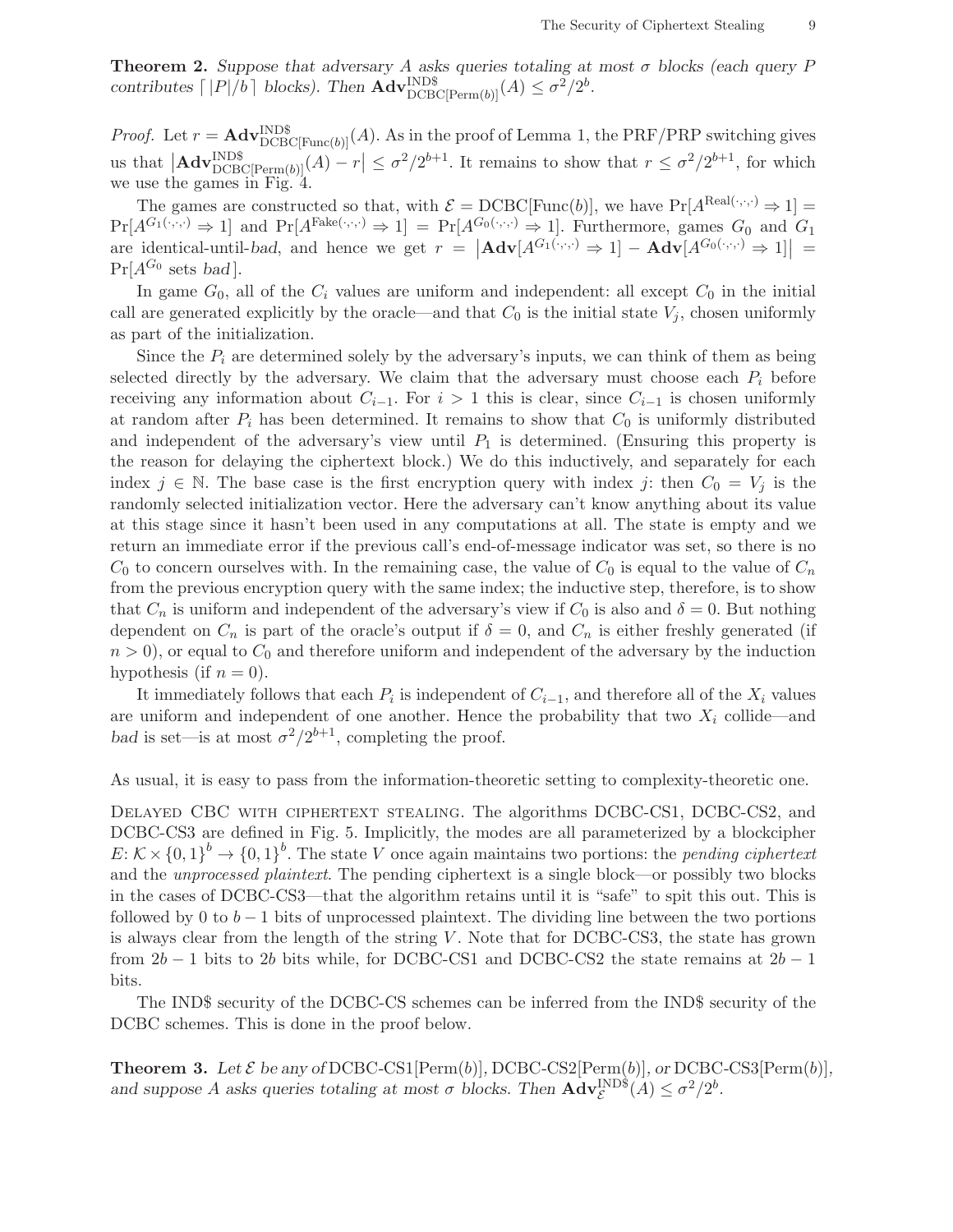40 algorithm DCBC-CS  $_K^{V, \delta}(P)$ 41 if  $|V| < b$  then return error 42 C<sub>−1</sub> C<sub>0</sub> P<sub>0</sub> ← V where  $|C_{-1}| \in \{0, b\}$ ,  $|C_0| = b$ ,  $|P_0| < b$ 43  $P \leftarrow P_0 P$ 44 if  $\delta = 0$  then  $P_1 \cdots P_n$   $P^* \leftarrow P$  where  $n \leftarrow \lfloor |P|/b \rfloor, |P_1| = \cdots = |P_n| = b$ 45 else  $P_1 \cdots P_n \leftarrow P 0^{b-d}$  where  $n \leftarrow [P|/b]$ ,  $d \leftarrow b + |P| - nb$ ,  $|P_1| = \cdots = |P_n| = b$ 46 for  $i \leftarrow 1$  to n do  $C_i \leftarrow E_K(P_i \oplus C_{i-1})$ 47 if  $\delta = 0$  then  $48-1$   $(C, V') \leftarrow (C_0 \cdots C_{n-1}, C_n P^*)$  $\Leftarrow$  for CS1  $48-2$   $(C, V') \leftarrow (C_0 \cdots C_{n-1}, C_n P^*)$  $\Leftarrow$  for CS2 48-3  $(C, V') \leftarrow (P^* = \varepsilon)$ ?  $(C_{-1}C_0 \cdots C_{n-2}, C_{n-1}C_n)$ :  $\qquad \Longleftarrow$  for CS3  $(C_{-1}C_0\cdots C_{n-1}, C_n P^*)$ 49 if  $\delta = 1$  then 50 if  $n > 0$  then  $C_{n-1} \leftarrow \text{MSB}_d(C_{n-1})$ 51-1  $(C, V') \leftarrow (C_0 \cdots C_{n-2} C_{n-1} C_n, \varepsilon)$   $\qquad \Longleftarrow$  for CS1 51-2  $(C, V') \leftarrow (d = b)$ ?  $(C_0 \cdots C_{n-2} C_{n-1} C_n, \varepsilon)$ :  $\qquad \Longleftarrow$  for CS2  $(C_0 \cdots C_{n-2}C_nC_{n-1}, \varepsilon)$ 51-3  $(C, V') \leftarrow (C_{-1}C_0 \cdots C_{n-2}C_nC_{n-1}, \varepsilon)$   $\qquad \Longleftarrow$  for CS3 52 return  $(C, V')$ 

Fig. 5. Delayed CBC with ciphertext stealing: DCBC-CS. Each online scheme depends on E:  $\mathcal{K}\times\{0,1\}^b\to$  ${0,1}^b$ . String  $C_{-1}C_0$  is pending ciphertext (with  $C_{-1}$  used only for DCBC-CS3). String  $P_0$  is unprocessed plaintext from the prior call.

| 400       | algorithm $DCBC-CSKV, \delta(P)$                                                                              |                      |  |
|-----------|---------------------------------------------------------------------------------------------------------------|----------------------|--|
| 401       | if $ V  \leq b$ then $(W, C_{-1}, \ell) \leftarrow (V, \varepsilon, 0)$ else $[W, C_{-1}, \ell] \leftarrow V$ |                      |  |
| 402       | $m \leftarrow \ell +  P , d \leftarrow m - b   (m - 1)/b  $                                                   |                      |  |
| 403       | if $\delta = 1$ then $P \leftarrow P 0^{b-d}$                                                                 |                      |  |
| 404       | $(C, W') \leftarrow \text{DCBC}_{K}^{W, \delta}(P)$                                                           |                      |  |
| 405       | $C_0 \cdots C_n \leftarrow C$ where $n \leftarrow  C /b-1$ and $ C_0  = \cdots =  C_n  = b$                   |                      |  |
| 406       | if $\delta = 0$ then                                                                                          |                      |  |
|           | 407-1 $(C', C'_{-1}) \leftarrow (C_0 \cdots C_n, \varepsilon)$                                                | $\Leftarrow$ for CS1 |  |
|           | 407-2 $(C', C'_{-1}) \leftarrow (C_0 \cdots C_n, \varepsilon)$                                                | $\Leftarrow$ for CS2 |  |
|           | 407-3 $(C', C'_{-1}) \leftarrow (d = b)$ ? $(C_0 \cdots C_{n-1}, C_n) : (C_0 \cdots C_n, \varepsilon)$        | $\Leftarrow$ for CS3 |  |
| 408       | $\ell' \leftarrow (d=b)$ ? 0 : d                                                                              |                      |  |
|           | 409 if $\delta = 1$ then                                                                                      |                      |  |
| 410       | if $n > 0$ then $C_{n-1} \leftarrow \text{MSB}_d(C_{n-1})$                                                    |                      |  |
| $411 - 1$ | $C' \leftarrow C_0 \cdots C_{n-2} C_{n-1} C_n$                                                                | $\Leftarrow$ for CS1 |  |
| $411 - 2$ | $C' \leftarrow (d = b)$ ? $C_0 \cdots C_{n-2} C_{n-1} C_n$ : $C_0 \cdots C_{n-2} C_n C_{n-1}$                 | $\Leftarrow$ for CS2 |  |
|           | 411-3 $C' \leftarrow C_0 \cdots C_{n-2} C_n C_{n-1}$                                                          | $\Leftarrow$ for CS3 |  |
| 412       | $\ell' \leftarrow 0, C'_{-1} \leftarrow \varepsilon$                                                          |                      |  |
| 413       | return $(C, [W', C'_{-1}, \ell'])$                                                                            |                      |  |

Fig. 6. Defining DCBC-CS in terms of DCBC. The notation  $[x_1, \ldots, x_n]$  denotes an unambiguous noncompressing encoding of the items  $x_1, \ldots, x_n$ ; used on the left-hand side of an assignment, it implies a decoding operation.

Proof. We use a different description of DCBC-CS, shown in Fig. 6, now writing the algorithm in terms of DCBC. The state vector consists of three components: a state W for DCBC, which is not interpreted; an additional delayed ciphertext block  $C_{-1}$ , which corresponds to  $C_{-1}$  in Fig. 5; and a length  $0 \leq \ell \leq b$ , which keeps track of the amount of unprocessed plaintext maintained in W, so that  $\ell = |P_0|$ .

The theorem will follow from three observations about this new description of DCBC. First,  $DCBC\text{-}CS$  is functionally identical to DCBC-CS. Second, if the call to function DCBC at line 404 were to instead call a function that returned a random strings of the appropriate length, then so too would  $DCBC-CS$ . This observation is immediate, since the strings returned DCBC-CS' are derived from those returned by  $DCBC_K^{V, \delta}$  by discarding and reordering particular fixed bits.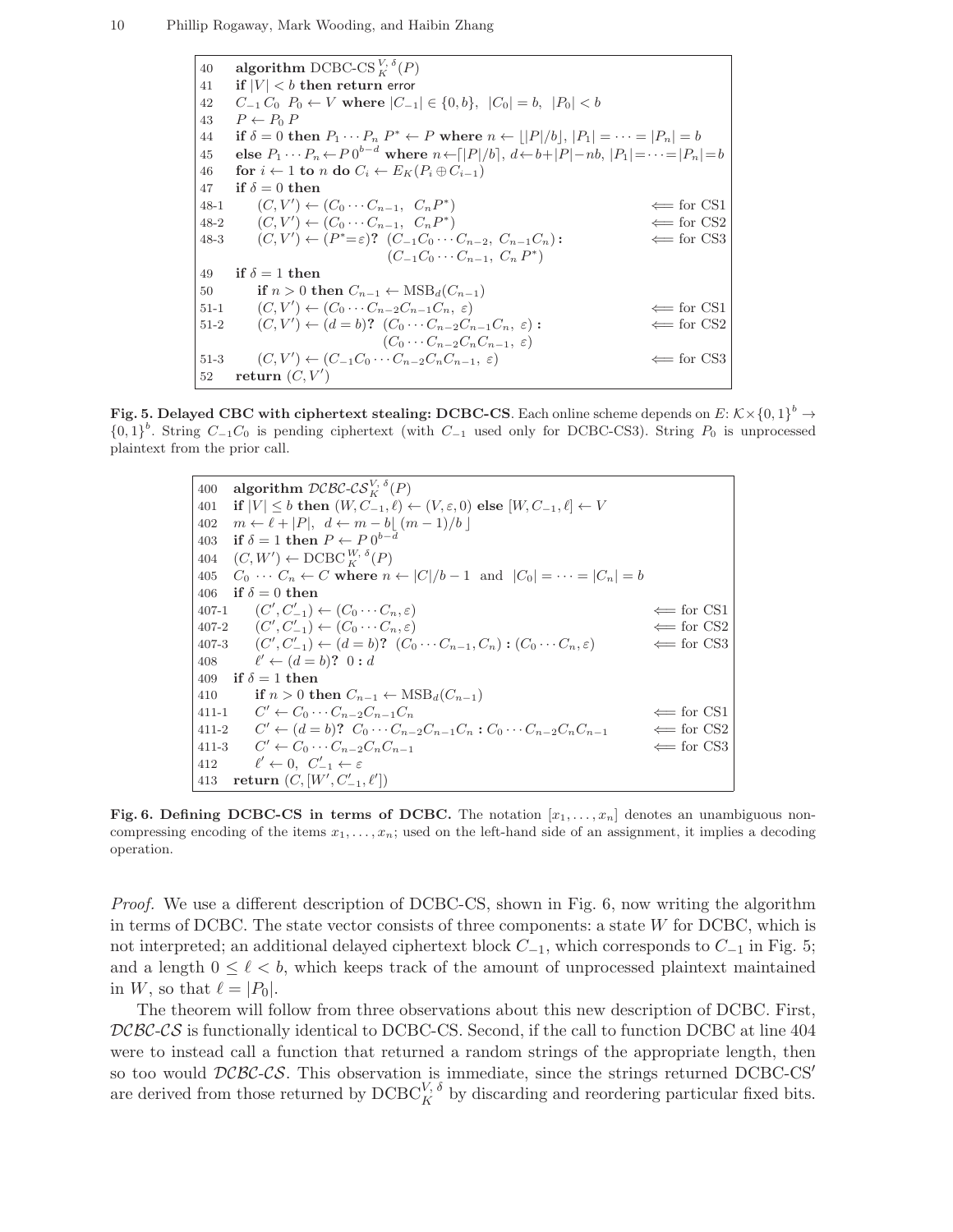Third, DCBC-CS can be implemented using only oracle access to the DCBC function: it doesn't need to inspect or interpret the DCBC state vector  $W$ , nor examine the key  $K$ , and it uses the state only in the "single-threaded" way permitted by the online IND\$ oracle.

Consequently, for any adversary A attacking DCBC-CS, we can construct an adversary B attacking DCBC: B will run A against a simulated oracle built from B's (real or fake) DCBC oracle using  $DCBC-CS$  and, in the end, output A's guess as its own. We have

$$
\mathbf{Adv}_{\mathrm{DCBC-CS}}^{\mathrm{IND\$}}(A) = \Pr[A^{\mathrm{Real}} \Rightarrow 1] - \Pr[A^{\mathrm{Fake}} \Rightarrow 1]
$$
  
= 
$$
\Pr[A^{\mathcal{DCBC-CS}[\mathrm{Real}]} \Rightarrow 1] - \Pr[A^{\mathcal{DCBC-CS}[\mathrm{Fake}]} \Rightarrow 1]
$$
  
= 
$$
\Pr[B^{\mathrm{Real}} \Rightarrow 1] - \Pr[B^{\mathrm{fake}} \Rightarrow 1]
$$
  
= 
$$
\mathbf{Adv}_{\mathcal{E}}^{\mathrm{IND\$}}(B) \le \sigma^2/2^b
$$

appealing to Theorem 2 for the final inequality.

As before, one can immediately conclude the corresponding complexity-theoretic statement, which would read as follows.

**Corollary 2.** Let  $E: K \times \{0,1\}^b \to \{0,1\}^b$  be a blockcipher and let  $\mathcal{E}$  be any of the encryption schemes DCBC-CS1[E], DCBC-CS2[E], or DCBC-CS3[E]. Suppose A asks queries that total  $\sigma$ blocks, runs in time t, and achieves advantage  $\delta = \mathbf{Adv}_{\mathcal{E}}^{\text{IND\$}}(A)$ . Then there is an adversary B, explicitly known and constructed from A in a blackbox manner, that asks at most  $\sigma$  queries, runs in time  $t + \lambda b\sigma$ , and achieves advantage  $\mathbf{Adv}_{E}^{\text{prp}}(B) \geq \delta - \sigma^2/2^b$ . Here  $\lambda$  is an absolute constant depending only on details of the model of computation.

### 6 Insecurity of the Meyer-Matyas CBC-CS

The CBC ciphertext-stealing construction by Meyer and Matyas, what we will call CBC-CSX, is defined in Fig. 7. This well-known scheme—it has been used since the early 1980's under the IBM CUSP architecture—is susceptible to a simple chosen-plaintext attack, a fact that appears not to have been pointed out before. Thus NIST did well in choosing not to standardize this form of ciphertext stealing, but the alternative, "correct" variant.

Here is an attack on the ind\$-security of CBC-CSX. The adversary makes two encryption queries:  $M = 1<sup>b</sup>0<sup>b-1</sup>$  and  $M' = 1<sup>b</sup>0<sup>b-1</sup>$ . As the IV is randomized, asking the same plaintext twice is not without purpose. The oracle returns  $C = C_0 C_1 C_2$  and  $C' = C'_0 C'_1 C'_2$  where  $C_0$  and  $C'_0$  are randomly chosen IVs and  $|C_1| = |C_1'| = b - 1$ . If  $C_2 = C_2'$  the adversary returns 1; otherwise, it returns 0. Now if the adversary is given a CBC-CSX oracle, the probability that  $C_2 = C_2'$  is at least  $1/2$ ; otherwise, it's about  $1/2^b$ . Thus we have a trivial but effective ind\$-attack.

We remark that, not surprisingly, CBC-CSX is not secure under conventional, weaker notions of security, like left-or-right indistinguishability [3]; a similar attack can easily be described. It is not that the definition is too strong; from a modern point of view, the scheme is simply wrong.

#### Acknowledgments

Authors Rogaway and Zhang received support for this project under NSF grant CNS 0904380. Many thanks to the NSF for their support.

#### References

1. M. Ball. Follow-up to NIST's consideration of XTS-AES as standardized by IEEE Std 1619-2007. http://tinyurl.com/nist-ball-xts, Public comments to NIST, 2008.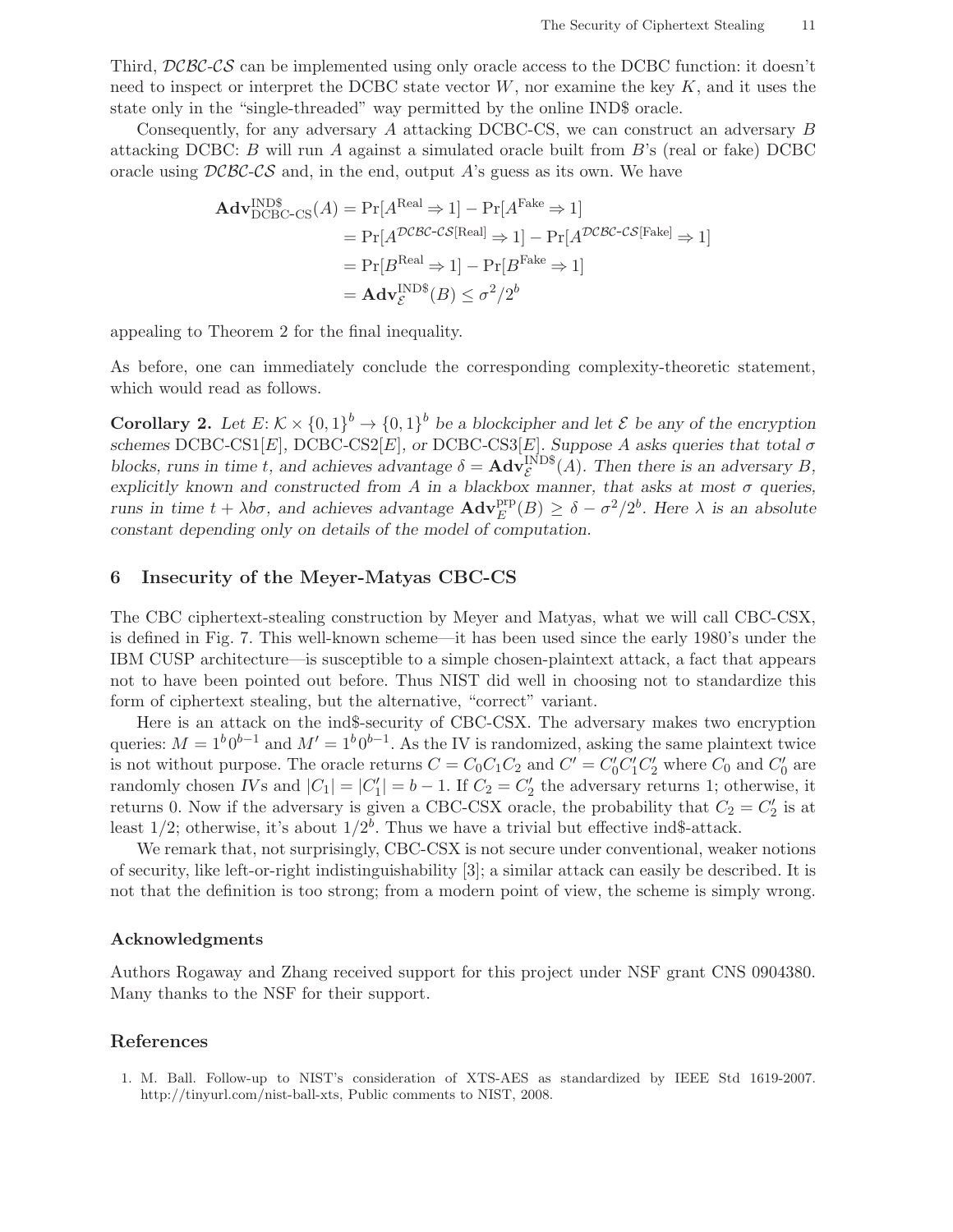

Fig. 7. Mode CBC-CSX. The mode is insecure and should not be used. This version of ciphertext stealing is from Meyer and Matyas [14]. The mode depends on a blockcipher  $E: \mathcal{K} \times \{0,1\}^b \to \{0,1\}^b$ . That can be ideal, and the IV random, and still the mode will fail to achieve standard (CPA) privacy definitions.

- 2. G. Bard. Blockwise-adaptive chosen-plaintext attack and online modes of encryption. *Cryptography and Coding 2007*, LNCS 4887, Springer, pp. 129–151, 2007.
- 3. M. Bellare, A. Desai, E. Jokipii, and P. Rogaway. A concrete security treatment of symmetric encryption: analysis of the DES modes of operation. *FOCS 97*, IEEE Press, pp. 394–403, 1997.
- 4. M. Bellare, T. Kohno and C. Namprempre. Breaking and provably repairing the SSH authenticated encryption scheme: a case study of the encode-then-encrypt-and-MAC paradigm. *ACM Transactions on Information and System Security* (TISSEC), 7:2, pp. 206–241, 2004. Earlier version from *CCS 2002*.
- 5. M. Bellare and P. Rogaway. Code-based game-playing proofs and the security of triple encryption. *EURO-CRYPT 2006*, LNCS vol. 4004, Springer, pp. 409–426, 2006.
- 6. A. Boldyreva and N. Taesombut. Online encryption schemes: new security notions and constructions. *CT-RSA 2004*, LNCS vol. 2964, Springer, pp. 1–14, 2004.
- 7. M. Dworkin. Recommendation for block cipher modes of operation: method and techniques. NIST Special Publication 800-38A, 2001 Edition. December 2001.
- 8. M. Dworkin. Recommendation for block cipher modes of operation: three variants of ciphertext stealing for CBC mode. Addendum to NIST Special Publication 800–38A. October 2010.
- 9. P. Fouque, A. Joux, G. Martinet, and F. Valette. Authenticated on-line encryption. *SAC 2003*, LNCS vol. 3006, Springer, pp. 145–159, 2003.
- 10. P. Fouque, A. Joux and G. Poupard. Blockwise adversarial model for on-line ciphers and symmetric encryption schemes. *SAC 2004*, LNCS vol. 3357, Springer, pp. 212–226, 2004.
- 11. P. Fouque, G. Martinet, G. Poupard. Practical symmetric on-line encryption. *FSE 2003*, LNCS vol. 2887, Springer, pp. 362–375, 2003.
- 12. R. Gennaro and P. Rohatgi. How to sign digital streams. *CRYPTO 97*, LNCS vol. 1294, Springer, pp. 180–197, 1997.
- 13. A. Joux, G. Martinet, and F. Valette. Blockwise-adaptive attackers: revisiting the (in)security of some provably secure encryption models: CBC, GEM, IACBC. *CRYPTO 2002*, LNCS vol. 2442, Springer, pp. 17–30, 2002.
- 14. C. Meyer and M. Matyas. Cryptography: a new dimension in data security. *John Wiley & Sons*, New York, 1982.
- 15. NIST. Proposal to extend CBC mode by "ciphertext stealing." Anonymous draft, May 6, 2007. Available from NIST's website.
- 16. P. Rogaway, M. Bellare, and J. Black. OCB: A block-cipher mode of operation for efficient authenticated encryption. In *ACM Transactions on Information and System Security*, 6:3, pp. 365–403, 2003. Earlier version, with T. Krovetz, in *ACM CCS 01*.